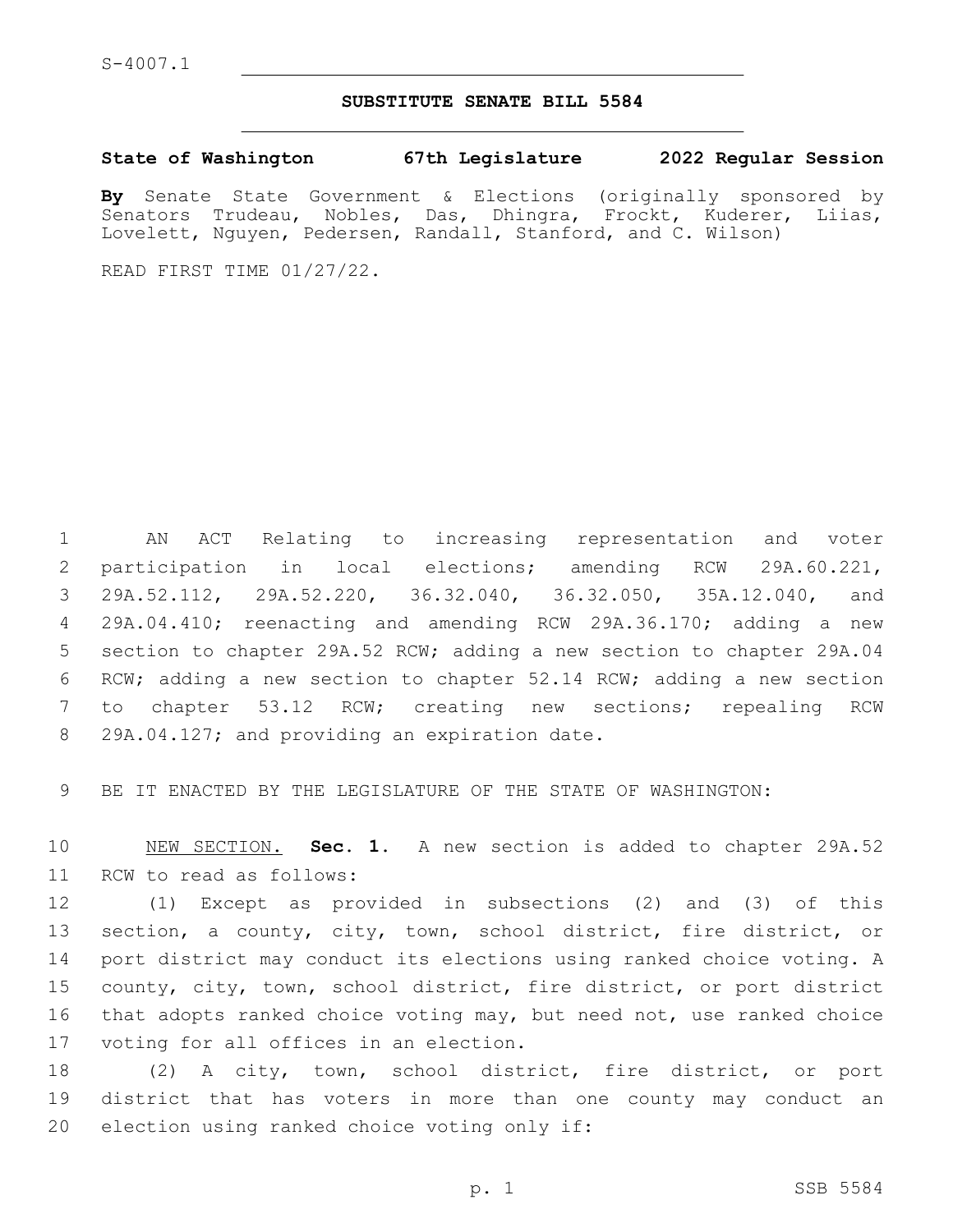(a) Another city, town, or district that lies entirely within at least two of the counties in which the city, town, or district has 3 voters uses ranked choice voting; or

 (b) A court orders the use of ranked choice voting as provided in 5 this section as a remedy under RCW 29A.92.110.

 (3) Ranked choice voting may not be used in an election for an office for which two or fewer candidates are competing.

 (4) An election using ranked choice voting must meet the 9 following requirements:

 (a) The county auditor shall design the ballot to allow a voter to rank the candidates for a particular office in order of 12 preference, including one write-in candidate;

 (b) The county auditor must allow a voter to rank at least five candidates per office. The secretary of state must adopt rules that determine the maximum number of candidates per office that a voter is 16 allowed to rank on a ballot;

 (c) A voter does not need to rank the maximum number of candidates. The county auditor shall count a ballot regardless of how many candidates the voter has ranked. The county auditor shall not assign votes for rankings made by a voter that are greater than the maximum number of rankings allowed for each office;

 (d) If a voter skips one or more numbers in ranking candidates, or ranks an invalid write-in candidate, the county auditor shall assign any votes after the skipped number to the voter's next-highest 25 ranked candidates as if the voter had not skipped the number;

 (e) If a voter provides the same number ranking to more than one candidate, the county auditor may not assign that vote ranking to any candidate and may not assign a vote for any subsequent number ranking 29 for that office;

 (f) If the requisite number of officers have not been elected, or selected to continue to further rounds of vote tabulation, by reason of two or more persons having an equal and highest number of votes for the same office, the official empowered by state law to issue the original certificate of election shall resolve the tie as provided in 35 RCW 29A.60.221.

 (5) A county, city, town, or district that adopts ranked choice voting before 2023 shall implement ranked choice voting for elections beginning in 2025. A county, city, town, or district that adopts ranked choice voting during or after 2023 must implement ranked choice voting within two years following its adoption.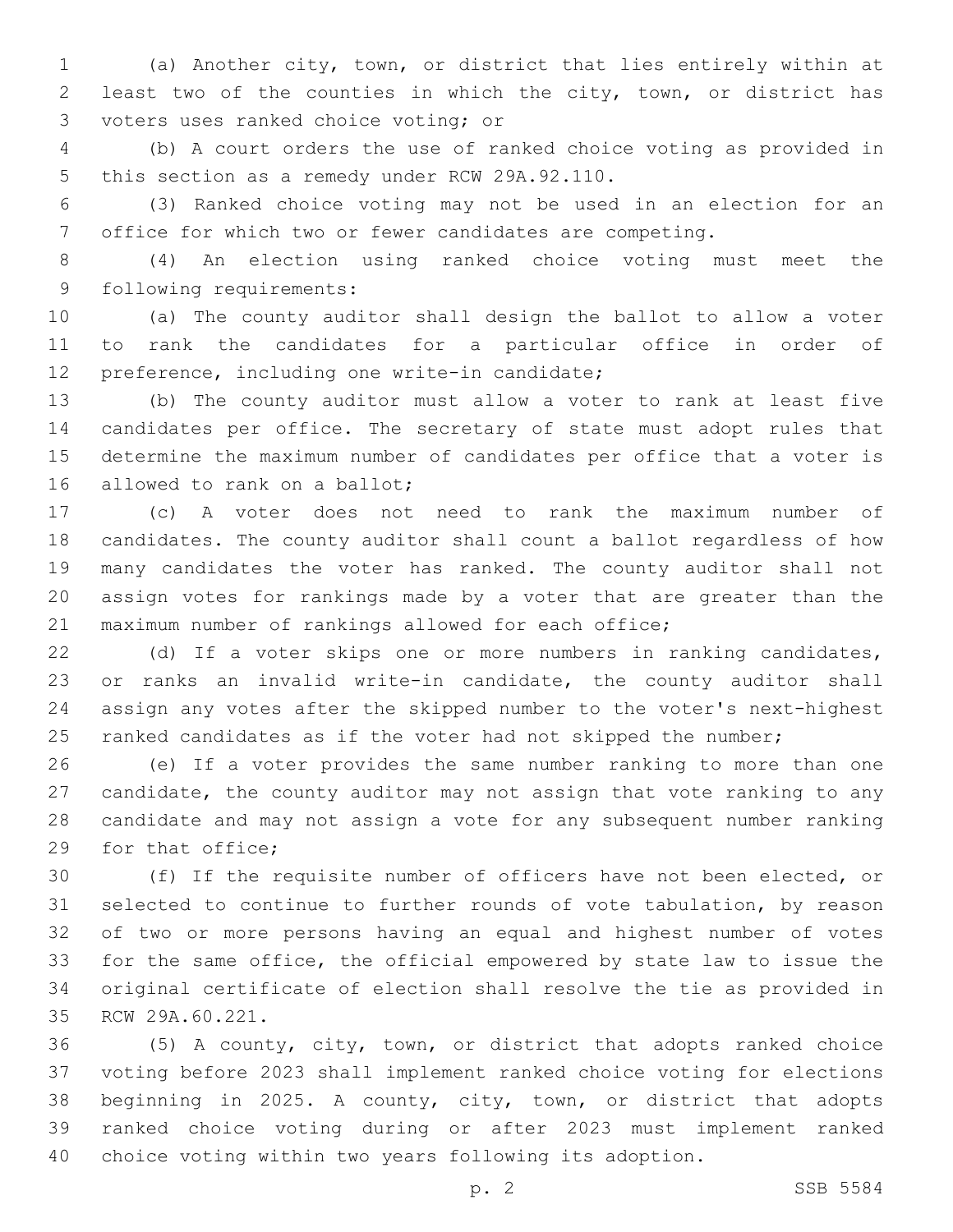(6) The county auditor whose county encompasses a county, city, town, or district that adopts ranked choice voting is responsible for the implementation of the system. If a city, town, or district has voters in two or more counties, each county auditor in which the city, town, or district has voters is responsible for its implementation.6

 (7) The secretary of state, before July 1, 2024, and in consultation with the ranked choice voting work group created in section 12 of this act, shall adopt rules to administer this section. 10 The secretary's rules must address, at minimum:

 (a) Procedures for administering an election that includes voters in more than one county as provided in subsection (2) of this 13 section;

(b) Procedures for tabulating votes under this section; and

 (c) The maximum number of candidates a voter is allowed to rank for each office as provided in subsection (4) of this section.

 (8) The secretary of state shall develop educational materials for the public and provide training for county auditors to implement 19 ranked choice voting.

 (9) As used in this section, "ranked choice voting" means a system of counting votes in which votes are tabulated based on a voter's ranking of candidates in order of preference using a system of counting votes in which the ballots are counted in rounds simulating a series of runoffs until two candidates remain or until one candidate has a majority of all votes counting in that round. The candidate having the greatest number of votes is declared the winner.

 **Sec. 2.** RCW 29A.60.221 and 2004 c 271 s 176 are each amended to read as follows:28

 (1) If the requisite number of any federal, state, county, city, or district offices have not been nominated in a primary by reason of two or more persons having an equal and requisite number of votes for being placed on the general election ballot, the official empowered by state law to certify candidates for the general election ballot shall give notice to the several persons so having the equal and requisite number of votes to attend at the appropriate office at the time designated by that official, who shall then and there proceed publicly to decide by lot which of those persons will be declared nominated and placed on the general election ballot.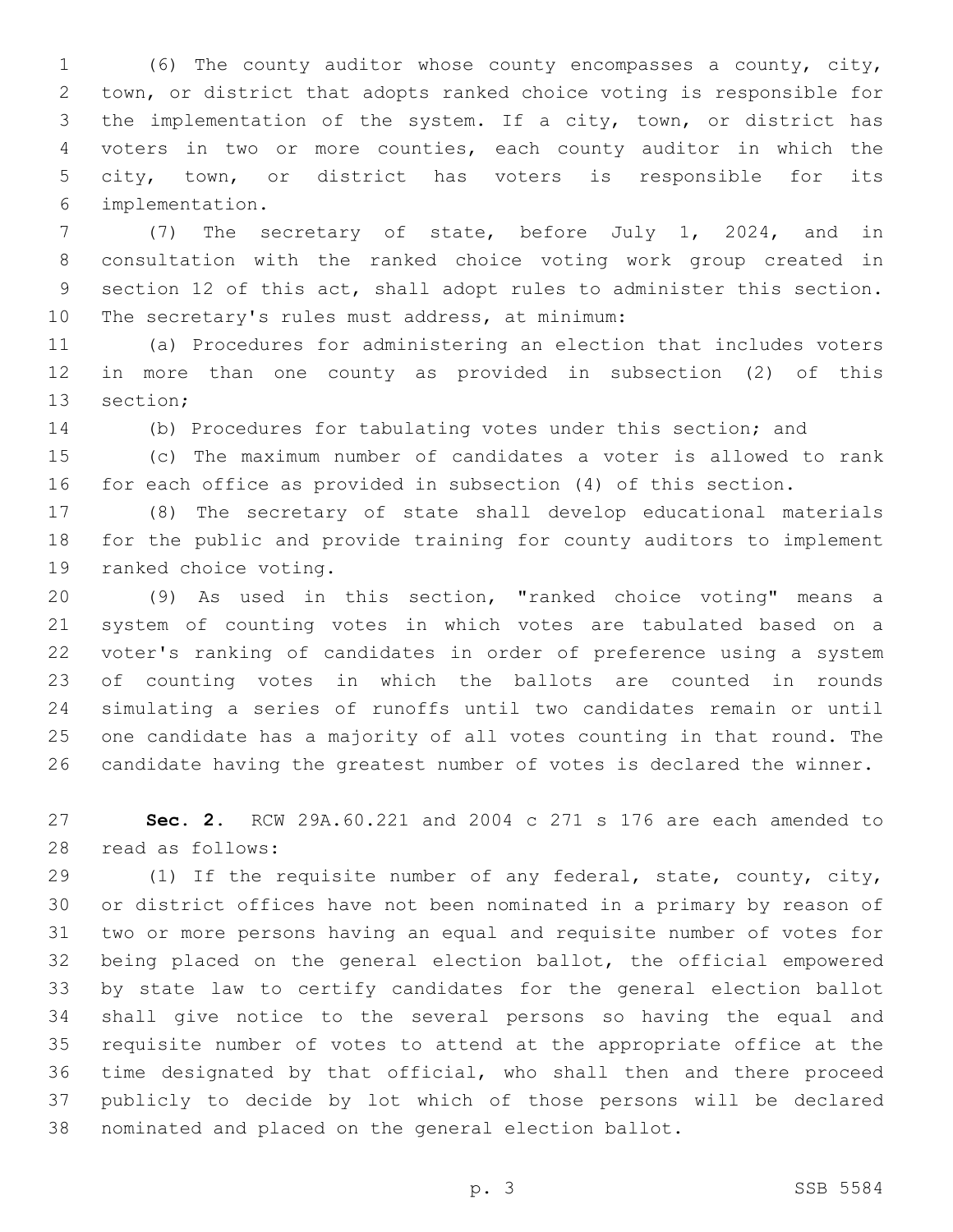(2) If the requisite number of any federal, state, county, city, district, or precinct officers have not been elected by reason of two or more persons having an equal and highest number of votes for one and the same office, the official empowered by state law to issue the original certificate of election shall give notice to the several persons so having the highest and equal number of votes to attend at the appropriate office at the time to be appointed by that official, who shall then and there proceed publicly to decide by lot which of those persons will be declared duly elected, and the official shall make out and deliver to the person thus duly declared elected a 11 certificate of election.

 (3) For a tie occurring at any point during an election conducted using ranked choice voting as provided in section 1 of this act, the official empowered by state law to issue the original certificate of 15 election for the county, city, town, or district shall resolve any tie using the lot method described in this section.

 NEW SECTION. **Sec. 3.** A new section is added to chapter 29A.04 18 RCW to read as follows:

 "Primary" or "primary election" means a procedure for winnowing candidates for public office to a final list of two as part of a special or general election, or to a final list of five in a county, city, town, or district election that uses ranked choice voting as provided in section 1 of this act. Each voter has the right to cast a vote for any candidate for each office without any limitation based on party preference or affiliation, of either the voter or the 26 candidate.

 **Sec. 4.** RCW 29A.36.170 and 2013 c 143 s 1 and 2013 c 11 s 45 are 28 each reenacted and amended to read as follows:

 For any office for which a primary was held, only the names of 30 the top two candidates will appear on the general election ballot, unless the election will be conducted using ranked choice voting as provided in section 1 of this act, in which case only the names of 33 the top five candidates will appear on the general election ballot; the name of the candidate who received the greatest number of votes will appear first and the candidate who received the next greatest number of votes will appear second. No candidate's name may be printed on the subsequent general election ballot unless he or she receives at least one percent of the total votes cast for that office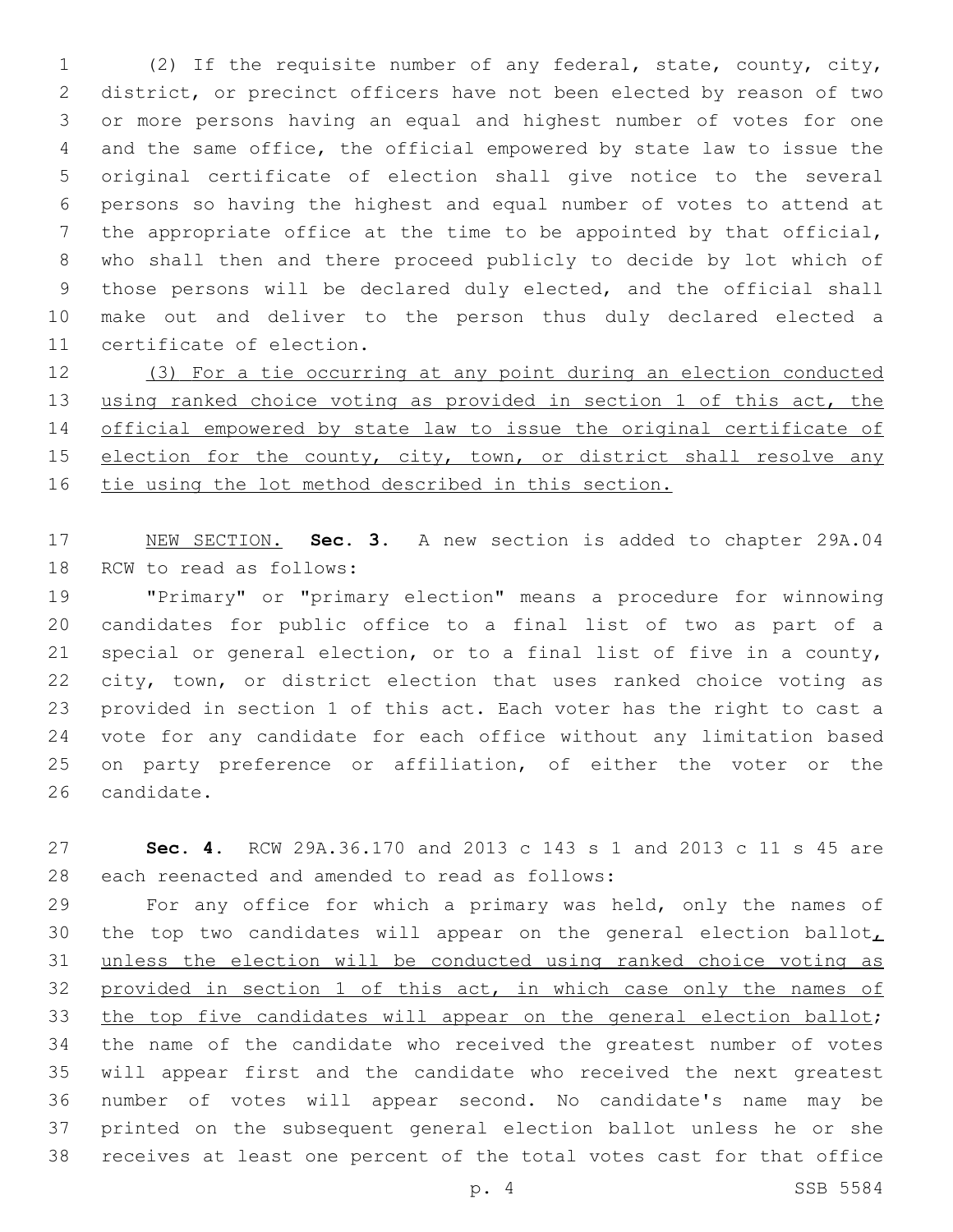at the preceding primary, if a primary was conducted. On the ballot at the general election for an office for which no primary was held, the names of the candidates shall be listed in the order determined pursuant to RCW 29A.36.131.4

 **Sec. 5.** RCW 29A.52.112 and 2014 c 7 s 1 are each amended to read as follows:6

 (1) A primary is a first stage in the public process by which 8 voters elect candidates to public office.

 (2) Whenever candidates for a partisan office are to be elected, the general election must be preceded by a primary conducted under this chapter. Based upon votes cast at the primary, the top two 12 candidates, or the top five candidates in a primary for a general election conducted using ranked choice voting as provided in section 14 1 of this act, will be certified as qualified to appear on the 15 general election ballot( $\sqrt{t}$  unless only one candidate qualifies as 16 provided in RCW 29A.36.170)).

 (3) No primary may be held for any single county partisan office to fill an unexpired term if, after the last day allowed for 19 candidates to withdraw( $(\tau)$ ):

20 (a) Only one candidate has filed for the position; or

 (b) In a primary for a general election conducted using ranked choice voting as provided in section 1 of this act, five or fewer 23 candidates have filed for the position.

 (4) For partisan office, if a candidate has expressed a party preference on the declaration of candidacy, then that preference will be shown after the name of the candidate on the primary and general election ballots as set forth in rules of the secretary of state. A candidate may choose to express no party preference. Any party preferences are shown for the information of voters only and may in 30 no way limit the options available to voters.

 **Sec. 6.** RCW 29A.52.220 and 2013 c 195 s 1 are each amended to 32 read as follows:

 (1) No primary may be held for any single position in any nonpartisan office if, after the last day allowed for candidates to withdraw, there are no more than two candidates filed for the position, or in a primary for a general election conducted using 37 ranked choice voting as provided in section 1 of this act, there are 38 no more than five candidates filed for the position. The county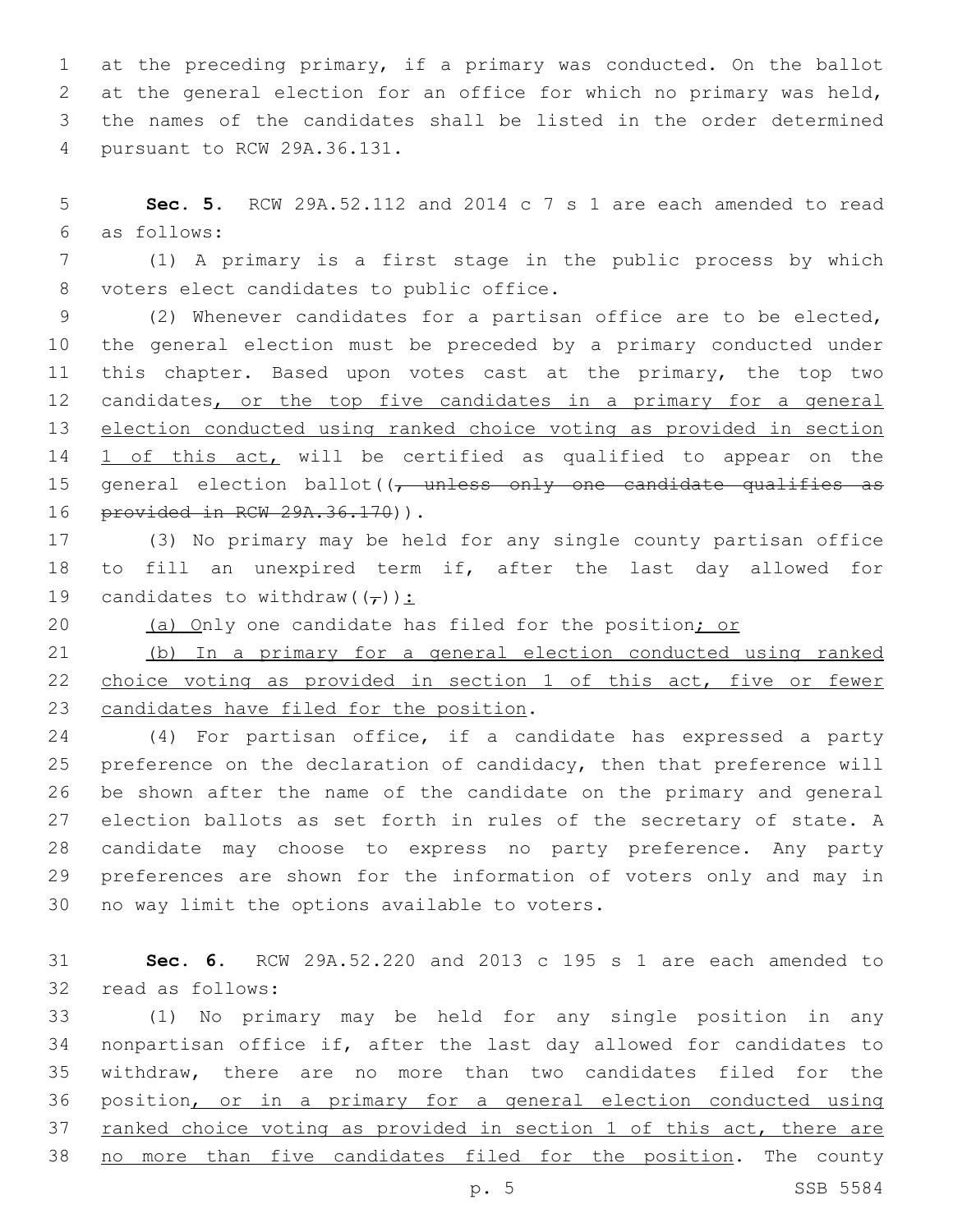auditor shall as soon as possible notify all the candidates so affected that the office for which they filed will not appear on the 3 primary ballot.

 (2) No primary may be held for the office of commissioner of a park and recreation district or for the office of cemetery district commissioner.6

 (3) Names of candidates for offices that do not appear on the primary ballot shall be printed upon the general election ballot in 9 the manner specified by RCW 29A.36.131.

 **Sec. 7.** RCW 36.32.040 and 2018 c 113 s 205 are each amended to read as follows:11

 (1) Except as provided in subsections (2) and (3) of this section, the qualified electors of each county commissioner district, 14 and they only, shall nominate from among their own number, candidates for the office of county commissioner of such commissioner district to be voted for at the following general election. Such candidates shall be nominated in the same manner as candidates for other county and district offices are nominated in all other respects.

 (2) Except as provided in subsection (3) of this section, where the commissioners of a county composed entirely of islands with a population of less than thirty-five thousand have chosen to divide the county into unequal-sized commissioner districts pursuant to the exception provided in RCW 36.32.020, the qualified electors of the entire county shall nominate from among their own number who reside within a commissioner district, candidates for the office of county commissioner of such commissioner district to be voted for at the following general election. Such candidates shall be nominated in the same manner as candidates for other county offices are nominated in 29 all other respects.

 (3) A county may conduct an election for county commissioners using ranked choice voting as defined in section 1 of this act.

 (4) The commissioners of any county may authorize a change to their electoral system pursuant to RCW 29A.92.040.

 **Sec. 8.** RCW 36.32.050 and 2018 c 301 s 7 are each amended to read as follows:35

 (1) Except as provided otherwise in subsection (2) of this section or this chapter, county commissioners shall be elected by the qualified voters of the county and the person receiving the highest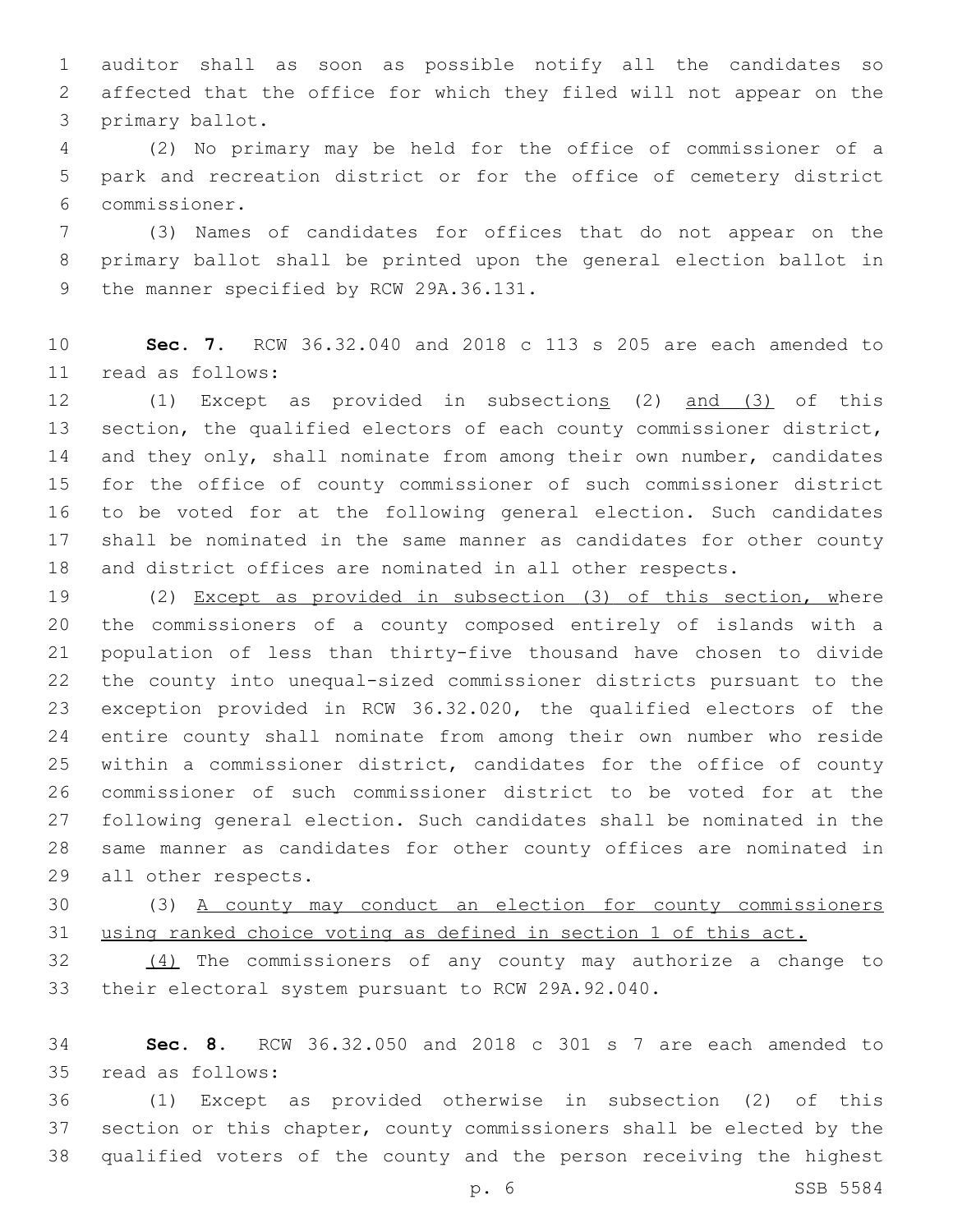number of votes for the office of commissioner for the district in which he or she resides shall be declared duly elected from that district.3

 (2) Beginning in 2022, in any noncharter county with a population of four hundred thousand or more, county commissioners must be nominated and elected by the qualified electors of the commissioner district in which he or she resides. The person receiving the highest number of votes at a general election for the office of commissioner for the district in which he or she resides must be declared duly 10 elected from that district.

 (3) A county may conduct an election for county commissioners using ranked choice voting as provided in section 1 of this act. A county that uses district nominations and district elections and adopts ranked choice voting as provided in section 1 of this act shall hold a primary to winnow the list of candidates in the district to five. If no more than five candidates have filed for a position 17 after the last day allowed for candidates to withdraw, the county may not hold a primary for that position.

 **Sec. 9.** RCW 35A.12.040 and 2015 c 53 s 52 are each amended to 20 read as follows:

 (1) Officers shall be elected at biennial municipal elections to be conducted as provided in chapter 35A.29 RCW. The mayor and the councilmembers shall be elected for four-year terms of office and until their successors are elected and qualified and assume office in accordance with RCW 29A.60.280. At any first election upon reorganization, councilmembers shall be elected as provided in RCW 35A.02.050. Thereafter the requisite number of councilmembers shall be elected biennially as the terms of their predecessors expire and 29 shall serve for terms of four years. Except as provided in subsection (2) of this section, the positions to be filled on the city council shall be designated by consecutive numbers and shall be dealt with as separate offices for all election purposes. Election to positions on the council shall be by majority vote from the city at large, unless provision is made by charter or ordinance for election by wards. The mayor and councilmembers shall qualify by taking an oath or affirmation of office and as may be provided by law, charter, or 37 ordinance.

 (2) If a city or town uses ranked choice voting as provided in 39 section 1 of this act, the city or town shall choose whether the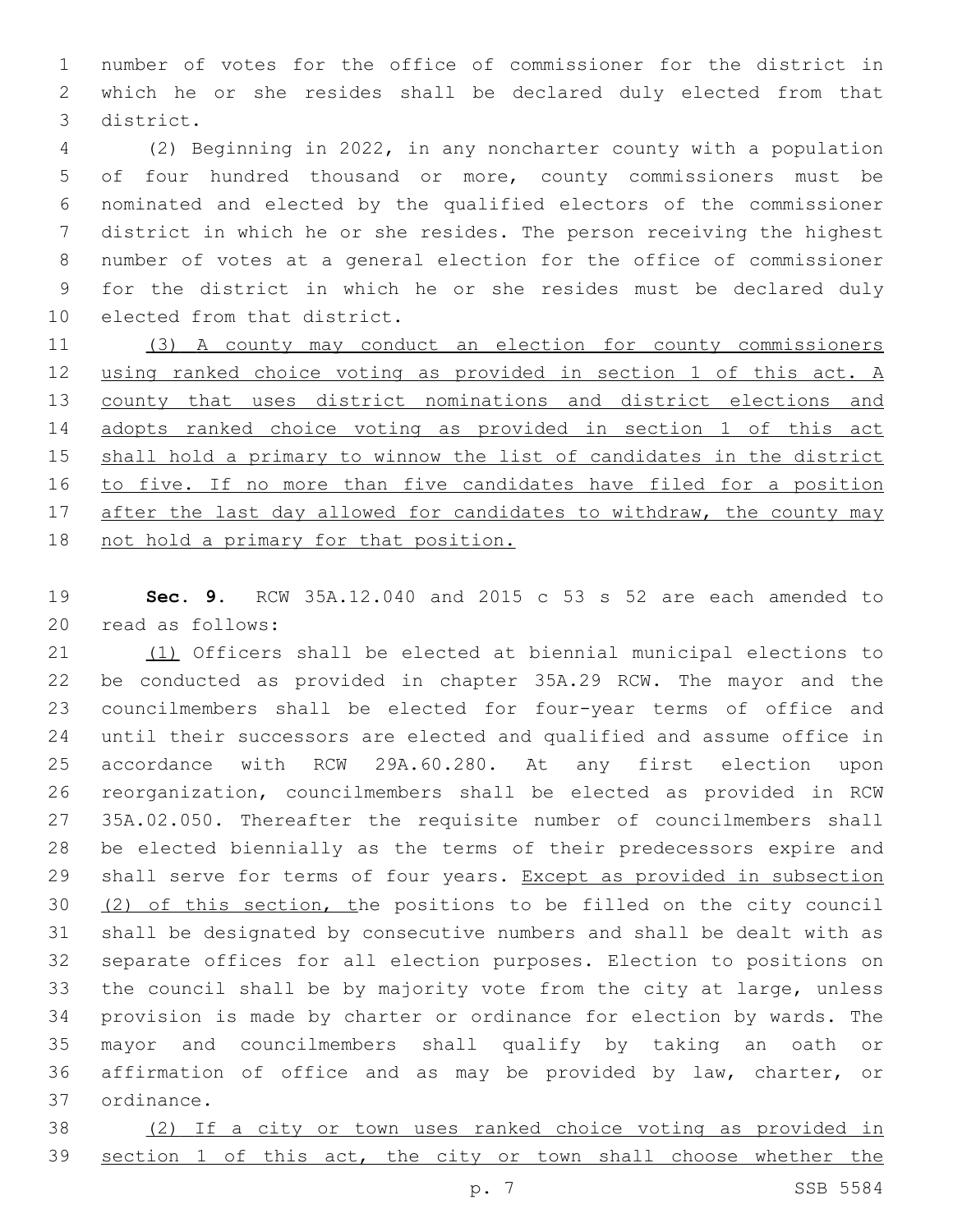council positions to be filled will be designated by number and dealt

2 with as separate offices.

 NEW SECTION. **Sec. 10.** A new section is added to chapter 52.14 4 RCW to read as follows:

 A board of fire commissioners may conduct an election for fire commissioner using ranked choice voting as provided in section 1 of 7 this act.

 NEW SECTION. **Sec. 11.** A new section is added to chapter 53.12 9 RCW to read as follows:

 A port commission may conduct an election for port commissioner using ranked choice voting as provided in section 1 of this act.

 NEW SECTION. **Sec. 12.** (1) A ranked choice voting work group is created.

14 (2) The work group shall consist of:

 (a) A member from the office of the secretary of state, chosen by 16 the secretary;

 (b) A member from the Washington state association of county 18 auditors, chosen by the association; and

 (c) A member from an organization with expertise in ranked choice voting. The governor shall solicit applications and choose the organization for the work group. The organization shall choose its 22 member for the work group.

 (3) The work group shall advise and aid the secretary of state in drafting rules to implement this act, as provided in section 1 of 25 this act.

26 (4) This section expires December 1, 2024.

 **Sec. 13.** RCW 29A.04.410 and 2020 c 337 s 1 are each amended to read as follows:28

29 (1) Every county, city, town, and district, and the state is liable for its proportionate share of the costs when such elections are held in conjunction with other elections held under RCW 29A.04.321 and 29A.04.330, except as provided in subsection (2) of 33 this section.

 (2) The costs of implementing a ranked choice voting election as provided in section 1 of this act borne by a county must be apportioned under this section to the jurisdiction using ranked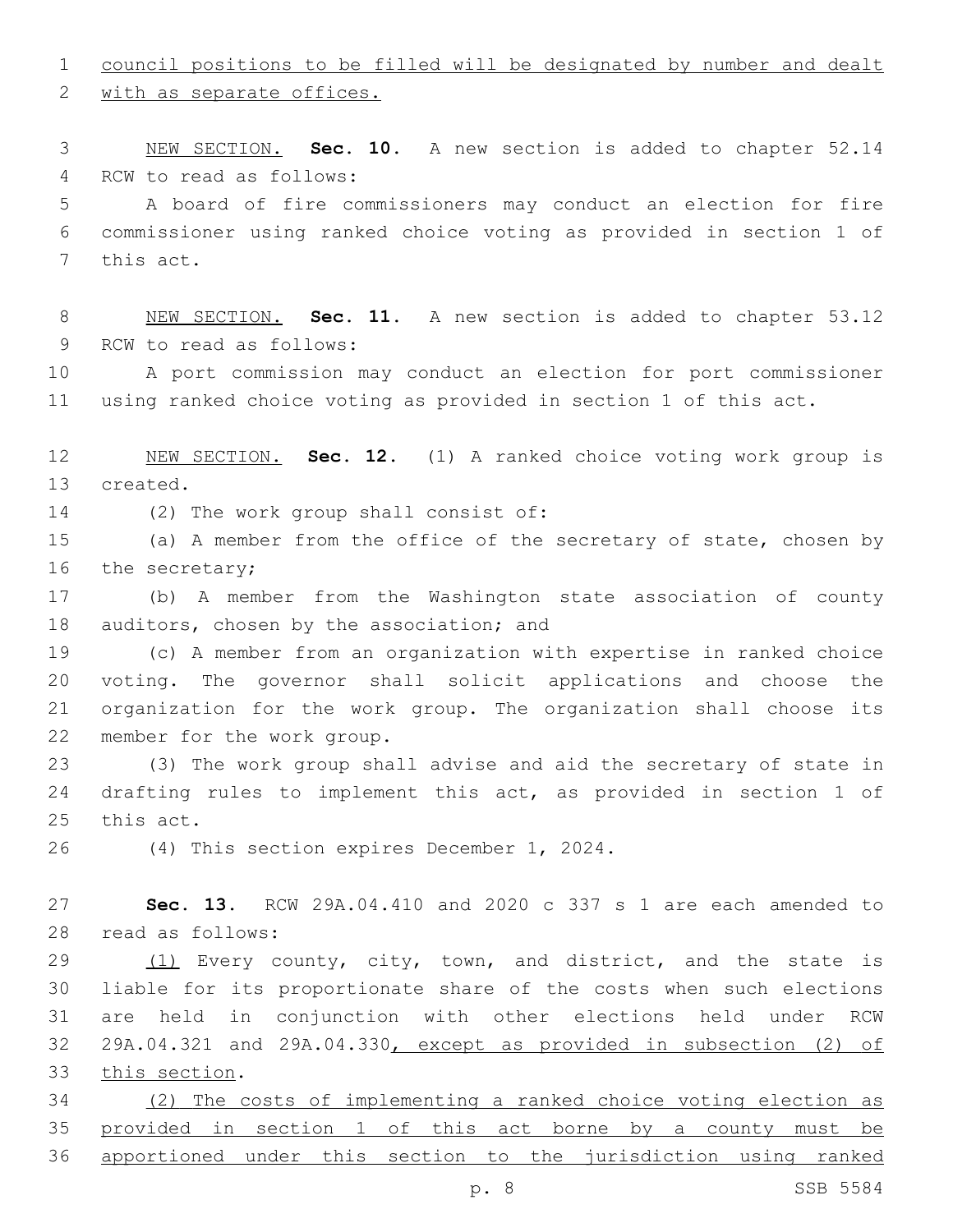choice voting. Implementation costs that may be apportioned under 2 this subsection are the costs associated with:

 (a) Obtaining, upgrading, or developing any tabulation system components necessary for ranked choice voting, including hardware and software;

 (b) The use or maintenance of any tabulation system components 7 necessary for ranked choice voting; and

8 (c) Voter education and outreach associated with ranked choice voting.

 (3) Whenever any county, city, town, or district, or the state holds any primary or election, general or special, on an isolated 12 date, all costs of such elections must be borne by the county, city, town, or district concerned, or the state as appropriate.

 (4) The purpose of this section is to clearly establish that the county is not responsible for any costs involved in the holding of 16 any city, town, district, state, or federal election.

 (5) In recovering such election expenses, including a reasonable proration of administrative costs, the county auditor shall certify the cost to the county treasurer with a copy to the clerk or auditor 20 of the city, town, or district concerned, or the secretary of state as appropriate. Upon receipt of such certification relating to a city, town, or district, the county treasurer shall make the transfer from any available and appropriate city, town, or district funds to the county current expense fund or to the county election reserve fund if such a fund is established. Each city, town, or district must be promptly notified by the county treasurer whenever such transfer has been completed. However, in those districts wherein a treasurer, 28 other than the county treasurer, has been appointed such transfer procedure does not apply, but the district shall promptly issue its warrant for payment of election costs. State and federal offices are to be considered one entity for purposes of election cost proration 32 and reimbursement.

 NEW SECTION. **Sec. 14.** RCW 29A.04.127 (Primary) and 2005 c 2 s 5 & 2003 c 111 s 122 are each repealed.

 NEW SECTION. **Sec. 15.** (1) Subject to the availability of amounts appropriated for this specific purpose, the secretary of state may provide grants to county auditors and local governments to adopt ranked choice voting as provided in this act.